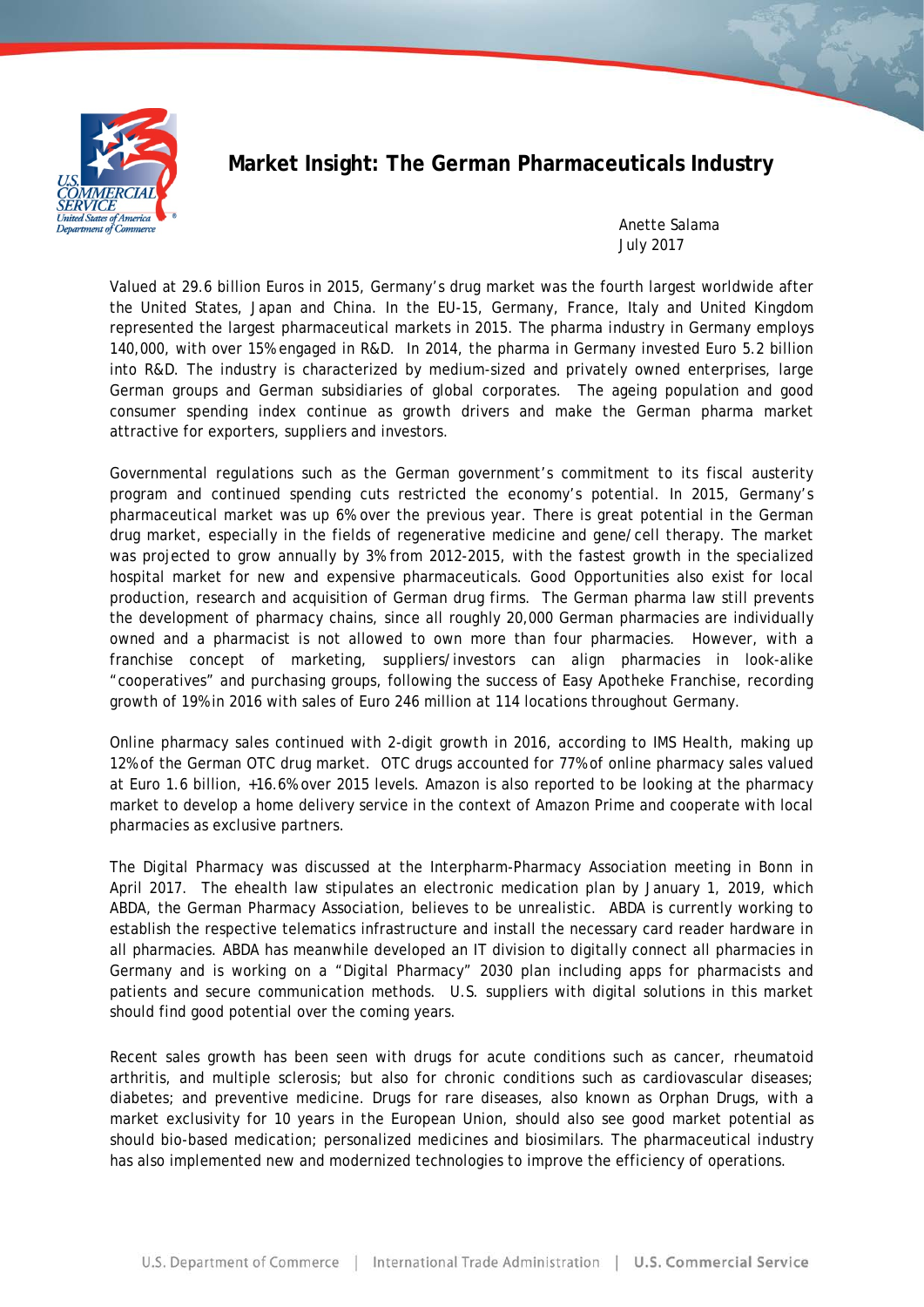(based on bpi data of IMS World Review 2016; source: German Pharmaceutical Industry Association)

#### **The Global Pharmaceutical Market\*\***

| Total market:                                                       | 979 billion Euros (+9% compared to 2014)  |  |
|---------------------------------------------------------------------|-------------------------------------------|--|
| <b>North America:</b>                                               | 417 billion Euros (+11% compared to 2014) |  |
| EU:                                                                 | 217 billion Euros (+7% compared to 2014)  |  |
| Japan:                                                              | 74.3 billion Euros (+6% compared to 2014) |  |
| Asia, Africa, Australasia: 279 billion Euros (+7% compared to 2014) |                                           |  |
| Latin America:                                                      | 66 billion Euros (+19% compared to 2014)  |  |
| Data presented by BPI based on data of IMS World Review 2016.       |                                           |  |

### **Pharmaceuticals in the German Statutory Health Insurance System**

| Total SHI expenditures: | 213.7 billion Euros (+4%; 2015)                               |
|-------------------------|---------------------------------------------------------------|
| SHI expenditures        |                                                               |
| for pharmaceuticals:    | 34.8 billion Euros (+4.3%; 2015)                              |
| % of pharmaceuticals    |                                                               |
| of total expenditures:  | 16.3%                                                         |
|                         | Data presented by BPI based on data of IMS World Review 2015. |

#### **Pharmaceutical Drug Prices**

| Development of drug prices in SHI system |                          |
|------------------------------------------|--------------------------|
| In the first six months of $2016$ :      | -1.7% (compared to 2015) |

Data presented by BPI based on data of IMS World Review 2017.

| $m$ an sapphors or pharmacoations to communy (in minion Earlys) |          |           |
|-----------------------------------------------------------------|----------|-----------|
|                                                                 | 2014     | 2015      |
| Switzerland                                                     | 8,525.59 | 10,176.52 |
| The Netherlands                                                 | 6,585.71 | 7,615.16  |
| <b>USA</b>                                                      | 5,791.55 | 7,020.76  |
| France                                                          | 2,264.25 | 2,265.97  |
| Italy                                                           | 2,461.80 | 2,200.68  |

## **Main suppliers of pharmaceuticals\* to Germany (in million Euros)**

\* Business branch 21, Production of pharmaceutical goods.

Source: Illustration of the BPI based data of the VCI 2016 and the Federal Office for Statistics 2016.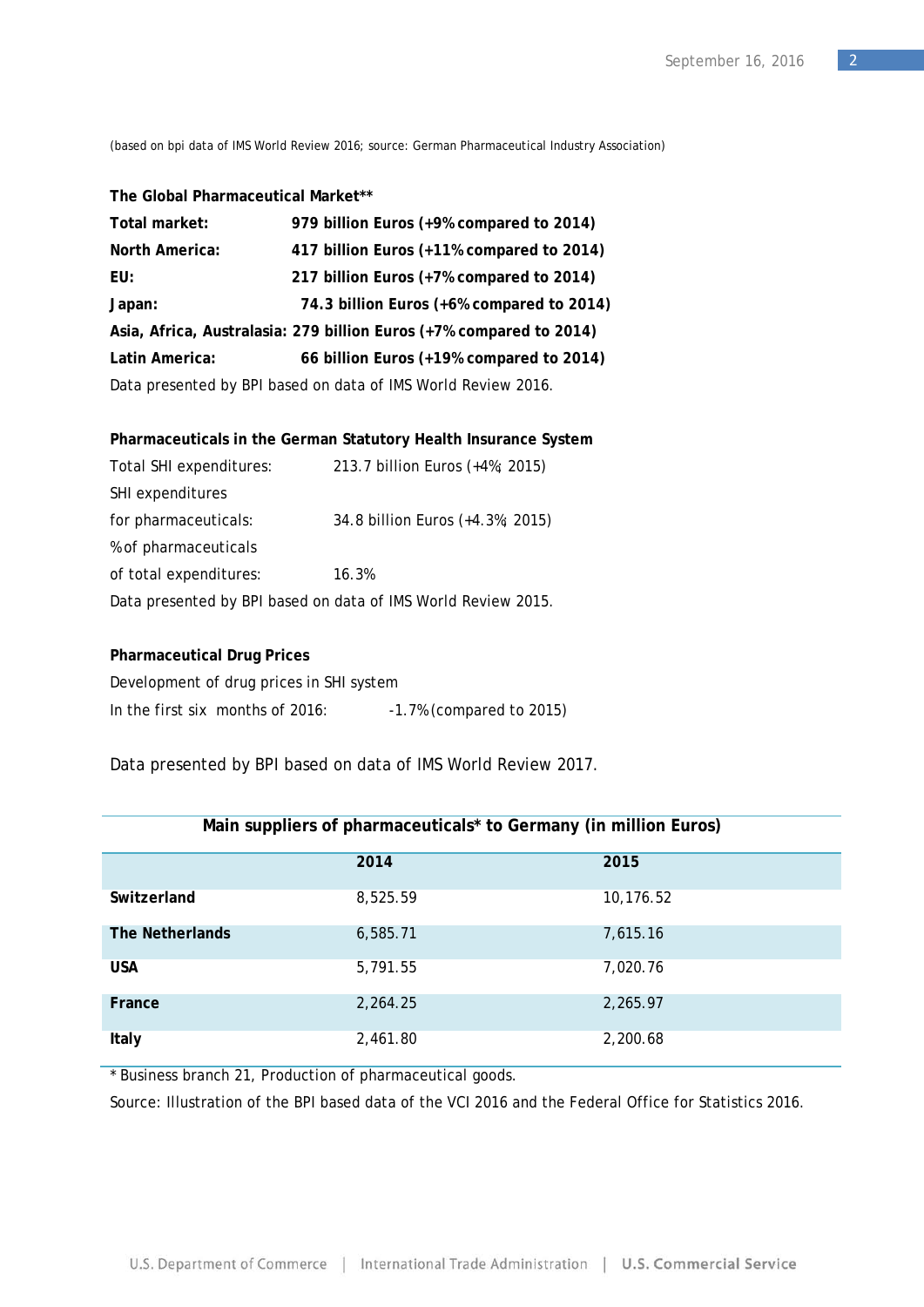| Main importers of pharmaceuticals* from Germany (in million Euros) |           |           |
|--------------------------------------------------------------------|-----------|-----------|
|                                                                    | 2014      | 2015      |
| <b>USA</b>                                                         | 10,583.16 | 13,488.87 |
| The Netherlands                                                    | 6,239.57  | 8,215.95  |
| <b>Great Britain</b>                                               | 6,006.59  | 7,099.58  |
| Switzerland                                                        | 4,097.19  | 4,646.63  |
| France                                                             | 3,598.51  | 3,663.20  |

\* Business branch 21, Production of pharmaceutical goods.

Source: Illustration of the BPI based data of the VCI 2016 and the Federal Office for Statistics 2016.

GKV: statutory health insurance

PKV: Private health insurance

Source: Illustration of the BPI based data of the VCI 2016 and the Federal Office for Statistics 2016.

Turnover of the medicines market in pharmacies and mail order business, 2015, at pharmacy sale prices (in billion euros)



BPI's own presentation, based on data from IMS PharmaScope® National 2016.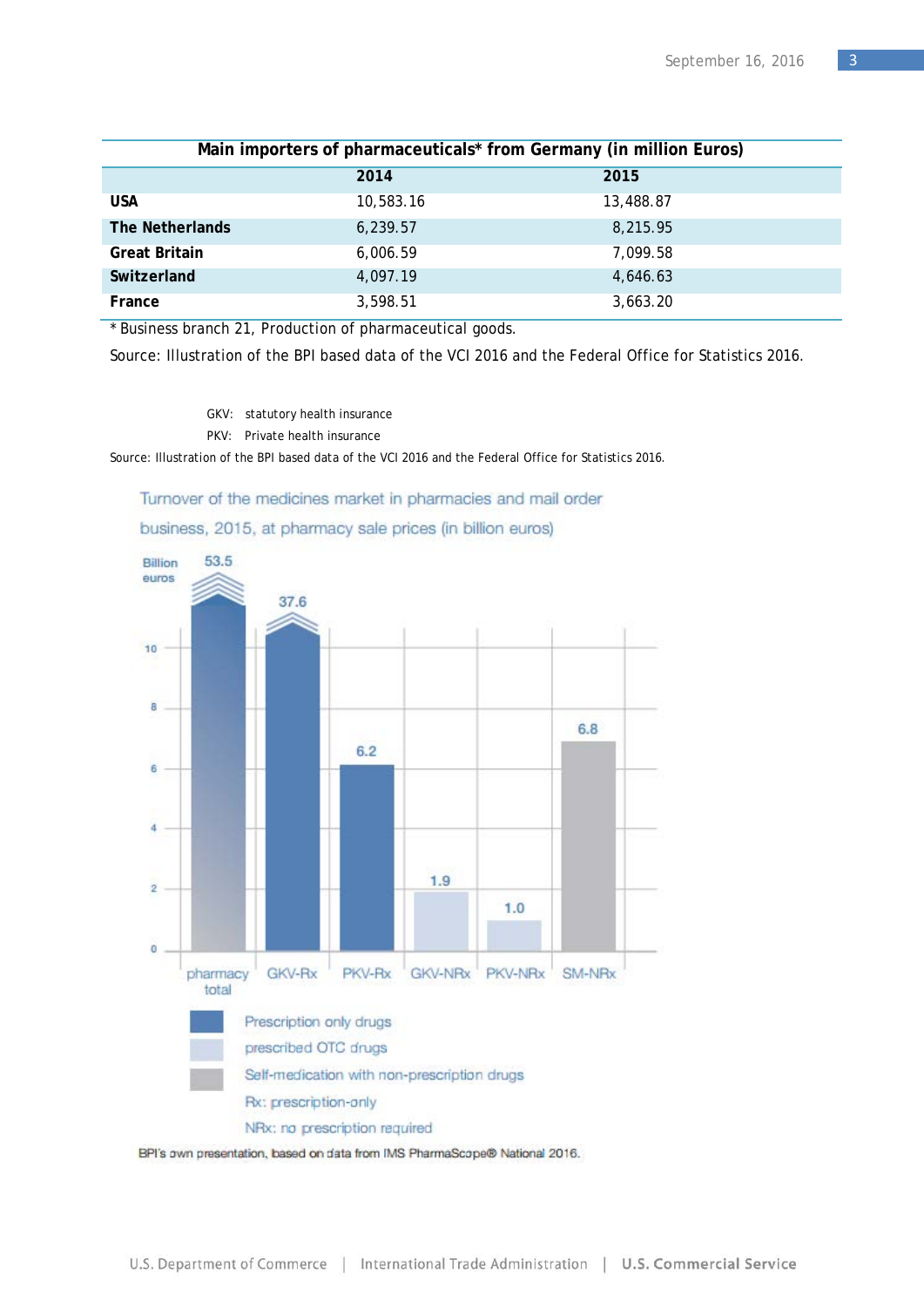| Sales trends in the pharmacy market 2014-2015<br>(packages in millions) |         |         |                     |
|-------------------------------------------------------------------------|---------|---------|---------------------|
|                                                                         | 2014    | 2015    | Change vs. previous |
|                                                                         |         |         | year in %           |
| Total                                                                   | 1,597.0 | 1,614.3 | 1.08                |
| Prescription only                                                       | 711.6   | 711.0   | $-0.08$             |
| Pharmacy only                                                           | 671.0   | 687.1   | 2.40                |
| Non-drugs                                                               | 153.2   | 153.8   | 0.39                |
| General sales                                                           | 48.2    | 49.3    | 2.28                |
| medicines                                                               |         |         |                     |
| <b>Narcotics</b>                                                        | 12.5    | 12.6    | 1.61                |
|                                                                         |         |         |                     |

Source: Based on data of the BPI and Insight Health 2016



Illustration of the BPI based on data of the European Federation of Pharmaceutical Industries and Associations (EFPIA) 2015.

#### **Pharmaceutical Trade Shows with International Attendance**